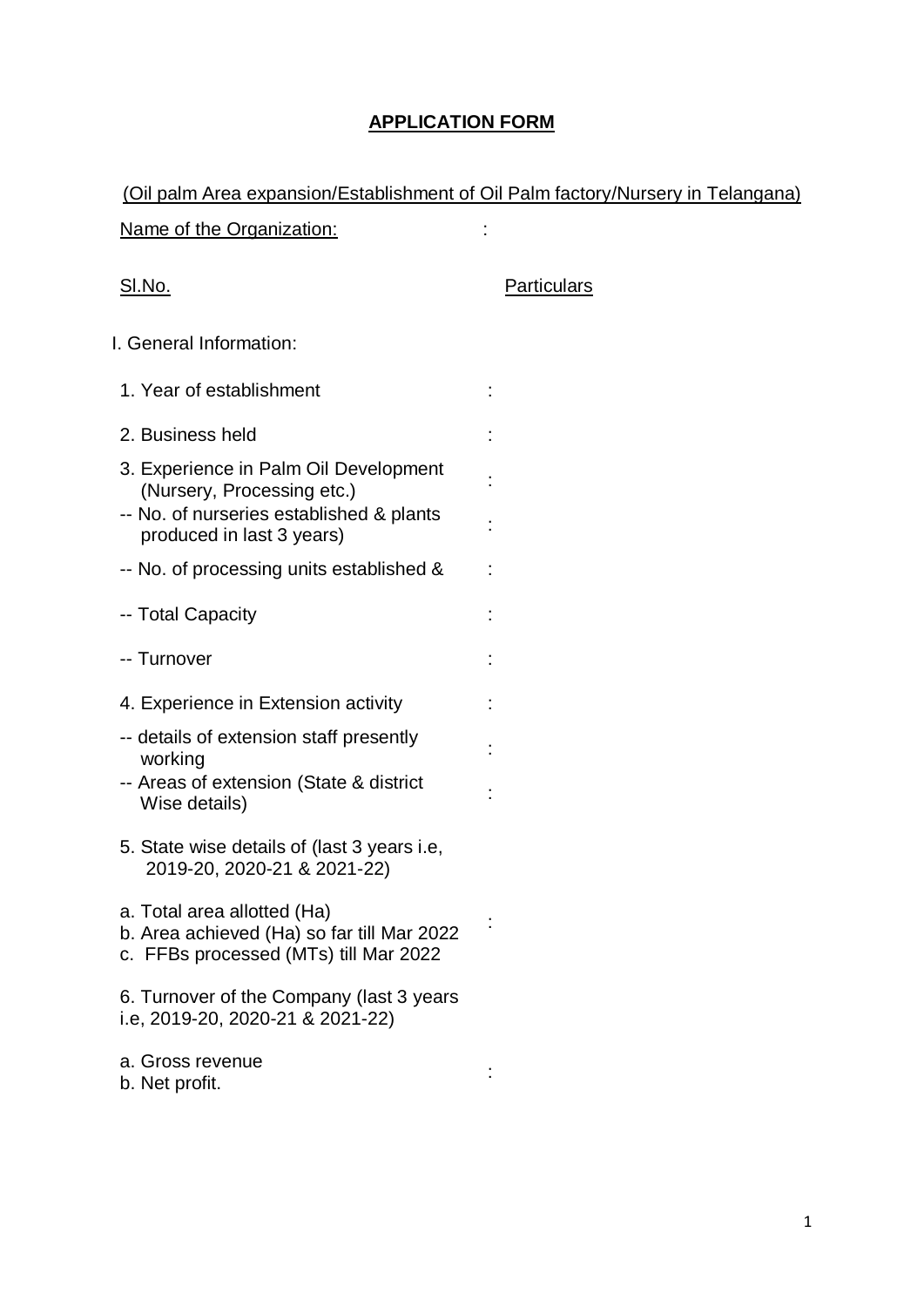7. Turnover of the Company in group (last 3 years i.e, 2019-20, 2020-21 & 2021-22)

a. Gross revenue

b. Net profit.

8. Any allotted State/District withdrawn previously

If so, reasons thereof. :

:

II. Proposed Project in Telangana from 2022-23 onwards:

| Total area proposed to be covered<br>1.<br>(Ha) Year wise in next 3 years                                         |    |
|-------------------------------------------------------------------------------------------------------------------|----|
| 2. Districts in order of preference (indicate<br>district wise area to be covered in next 3<br>years if allotted) | t, |
| 3. Capacity of nursery (lakh seedlings) to<br>be established                                                      |    |
| 4. No. of Processing units proposed                                                                               |    |
| 5. Capacity (TPH) (unit wise)                                                                                     |    |
| Total staff to be positioned for<br>6.<br>extension services (cadre wise Nos.)                                    |    |
| 7. Cost estimate of the processing unit<br>(Rs. in lakhs) (unit wise)                                             |    |
| 8. Total outlay (Rs. In lakhs)                                                                                    |    |
| 9. Means of finance                                                                                               |    |
| Name of the institution                                                                                           |    |
| -- Loan                                                                                                           |    |
| -- Grant                                                                                                          |    |
| -- Equity                                                                                                         |    |